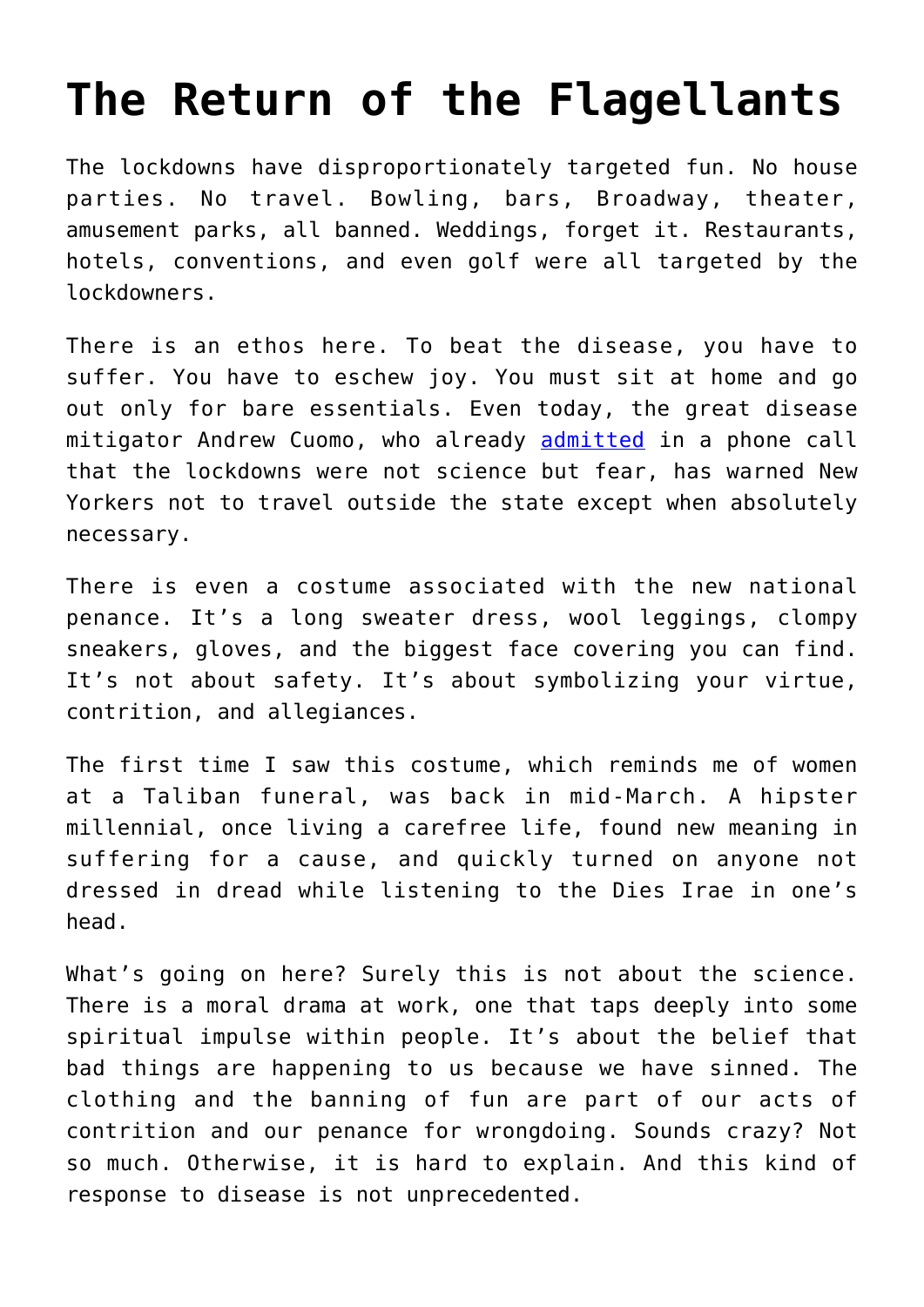## Eyewitness to History [explains](http://www.eyewitnesstohistory.com/flagellants.htm) that the Flagellants were a religious movement that arose during the Black Death:

*The Flagellants were religious zealots of the Middle Ages in Europe who demonstrated their religious fervor and sought atonement for their sins by vigorously whipping themselves in public displays of penance. This approach to achieving redemption was most popular during times of crisis. Prolonged plague, hunger, drought and other natural maladies would motivate thousands to resort to this extreme method of seeking relief. Despite condemnation by the Catholic Church, the movement gained strength and reached its greatest popularity during the onslaught of the Black Death that ravaged Europe in the mid-fourteenth century. Wearing white robes, large groups of the sect (many numbering in the thousands) roamed the countryside dragging crosses while whipping themselves into a religious frenzy.*

## Here is a firsthand account of the Flagellants in the 14th century by Sir Robert of Avesbury, as quoted from Norman Cohn's classic work [Pursuit of the Millennium](https://www.amazon.com/Pursuit-Millennium-Revolutionary-Millenarians-Anarchists/dp/0195004566):

*In that same year of 1349, about Michaelmas (September, 29) over six hundred men came to London from Flanders, mostly of Zeeland and Holland origin. Sometimes at St Paul's and sometimes at other points in the city they made two daily public appearances wearing cloths from the thighs to the ankles, but otherwise stripped bare. Each wore a cap marked with a red cross in front and behind.*

*Each had in his right hand a scourge with three tails. Each tail had a knot and through the middle of it there were sometimes sharp nails fixed. They marched naked in a file one behind the other and whipped themselves with these scourges on their naked and bleeding bodies.*

*Four of them would chant in their native tongue and, another four would chant in response like a litany. Thrice they would*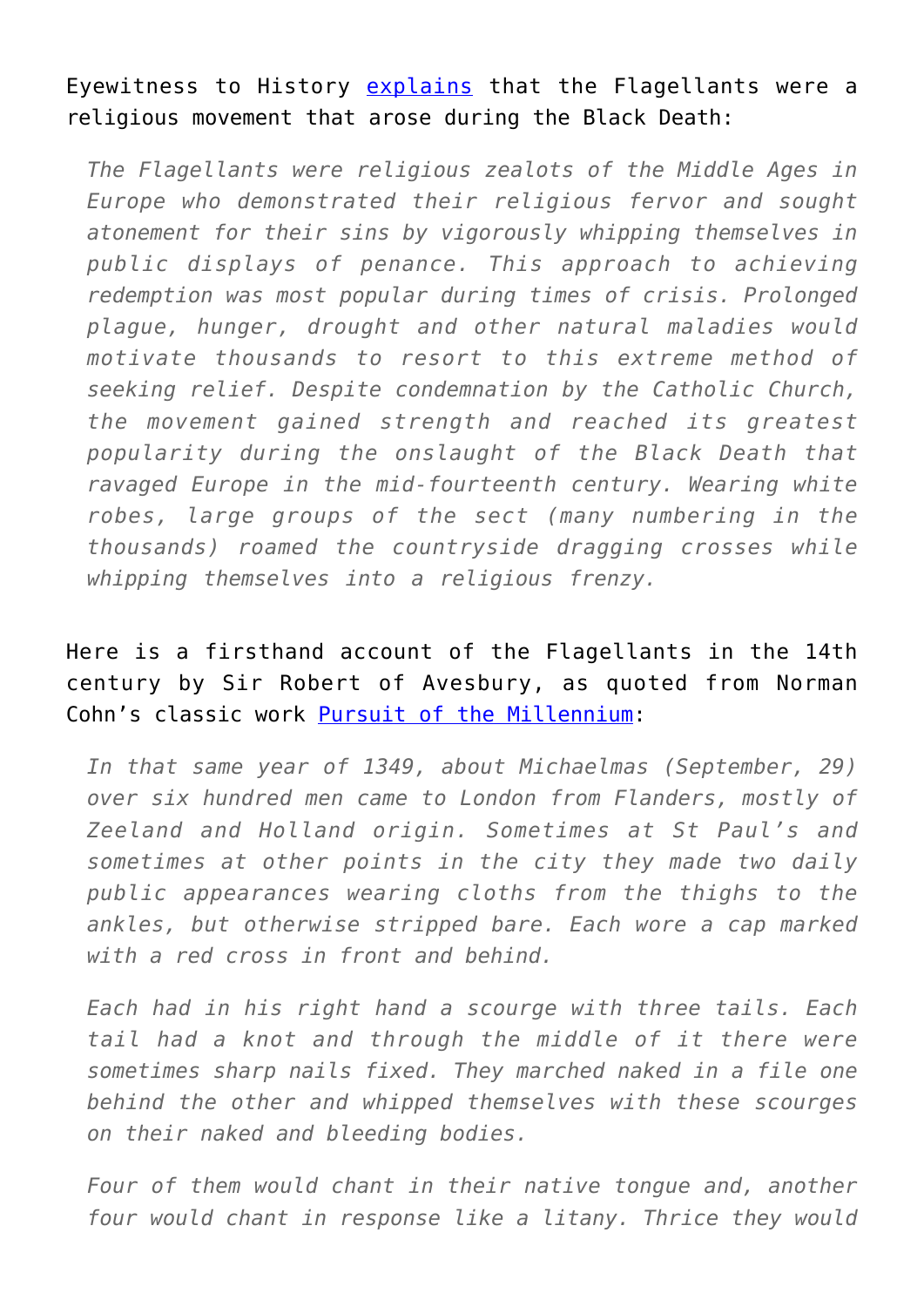*all cast themselves on the ground in this sort of procession, stretching out their hands like the arms of a cross. The singing would go on and, the one who was in the rear of those thus prostrate acting first, each of them in turn would step over the others and give one stroke with his scourge to the man lying under him.*

*This went on from the first to the last until each of them had observed the ritual to the full tale of those on the ground. Then each put on his customary garments and always wearing their caps and carrying their whips in their hands they retired to their lodgings. It is said that every night they performed the same penance.*

## The Catholic Encyclopedia [explains](https://www.catholic.com/encyclopedia/flagellants) the terrifying movement in more detail:

*The Flagellants became an organized sect, with severe discipline and extravagant claims. They wore a white habit and mantle, on each of which was a red cross, whence in some parts they were called the "Brotherhood of the Cross". Whosoever desired to join this brotherhood was bound to remain in it for thirty-three and a half days, to swear obedience to the "Masters" of the organization, to possess at least four pence a day for his support, to be reconciled to all men, and, if married, to have the sanction of his wife.*

*The ceremonial of the Flagellants seems to have been much the same in all the northern cities. Twice a day, proceeding slowly to the public square or to the principal church, they put off their shoes, stripped themselves to the waist and prostrated themselves in a large circle.*

*By their posture they indicated the nature of the sins they intended to expiate, the murderer lying on his back, the adulterer on his face, the perjurer on one side holding up three fingers, etc. First they were beaten by the 'Master', then, bidden solemnly in a prescribed form to rise, they*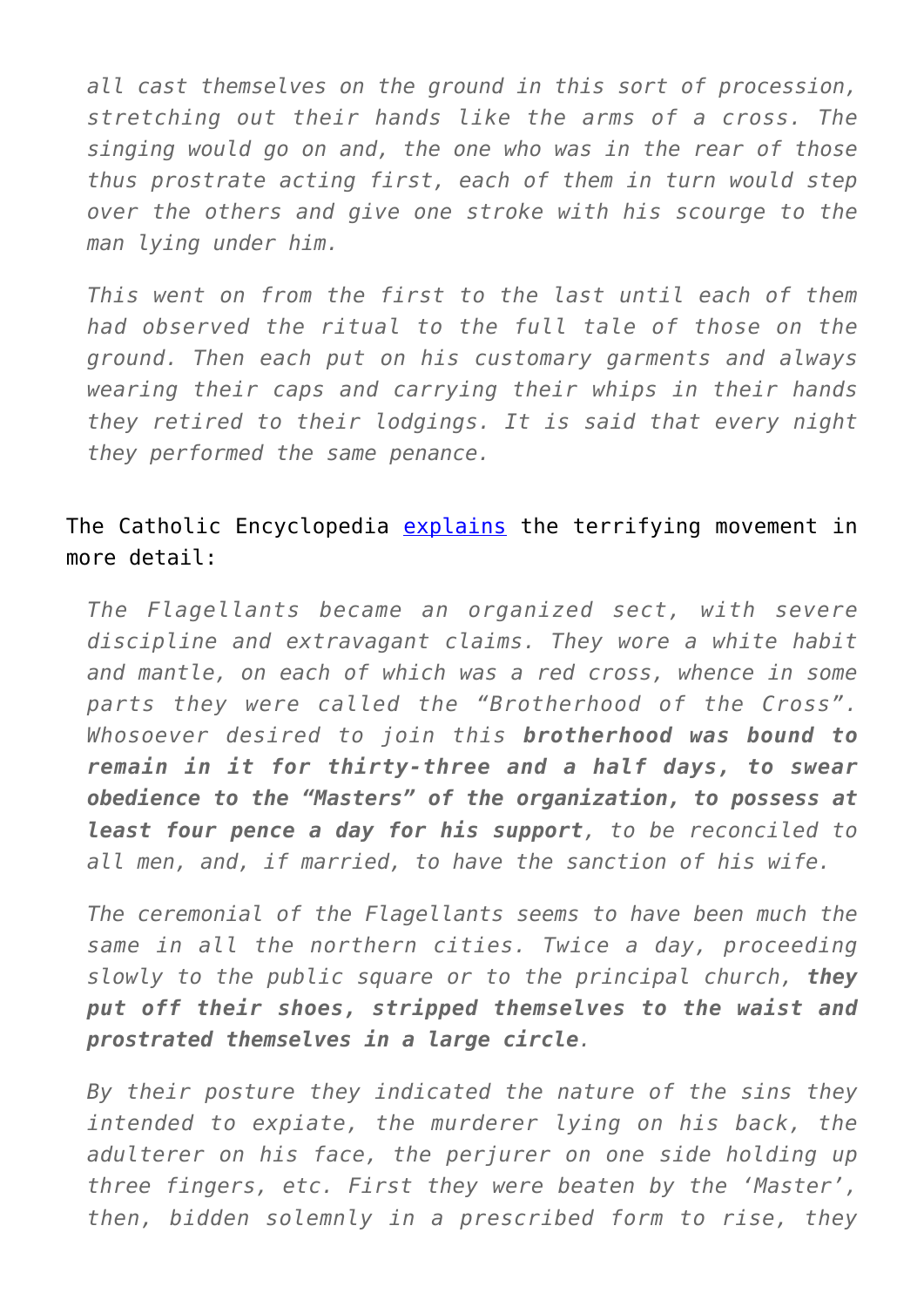*stood in a circle and scourged themselves severely, crying out that their blood was mingled with the Blood of Christ and that their penance was preserving the whole world from perishing. At the end the 'Master' read a letter which was supposed to have been brought by an angel from heaven to the church of St. Peter in [Rome.](https://www.catholic.com/encyclopedia/rome) This stated that Christ, angry at the grievous sins of mankind, had threatened to destroy the world, yet, at the intercession of the [Blessed](https://www.catholic.com/encyclopedia/blessed-the) Virgin, had ordained that all who should join the brotherhood for thirty-three and a half days should be saved. The reading of this 'letter,' following the shock to the emotions caused by the public penance of the Flagellants, aroused much excitement among the populace.*

To reiterate, these people expected everyone else to celebrate them, for it was they who were keeping the world from falling apart completely. Their sacrifice was an act of benevolence to the rest of humankind, so how dare people show ingratitude! Even worse, the more people continued to live in revelry and fun, the more the Flagellants had to punish themselves. For this reason, they felt and showed disdain for anyone who declines to join their cause.

If you do not see the parallels here with what's going on today, you haven't been paying attention for seven months. See, for example, the tremendous media hatred for Trump rallies. This also helps explain why the lockdowners celebrated the BLM protests but condemned the anti-lockdown protests. The former are seen as part of penance for sin whereas the latter are calls to persist in sin.

The Catholic Church, which has a long history of crushing nutty extremism within its ranks, was clear: this was a "dangerous heresy;" the real epidemic, the Church opined, was not the disease but an "heretical epidemic." None of it mattered: the movements grew and persisted for hundreds of years, proving yet again that once fear and irrationality take